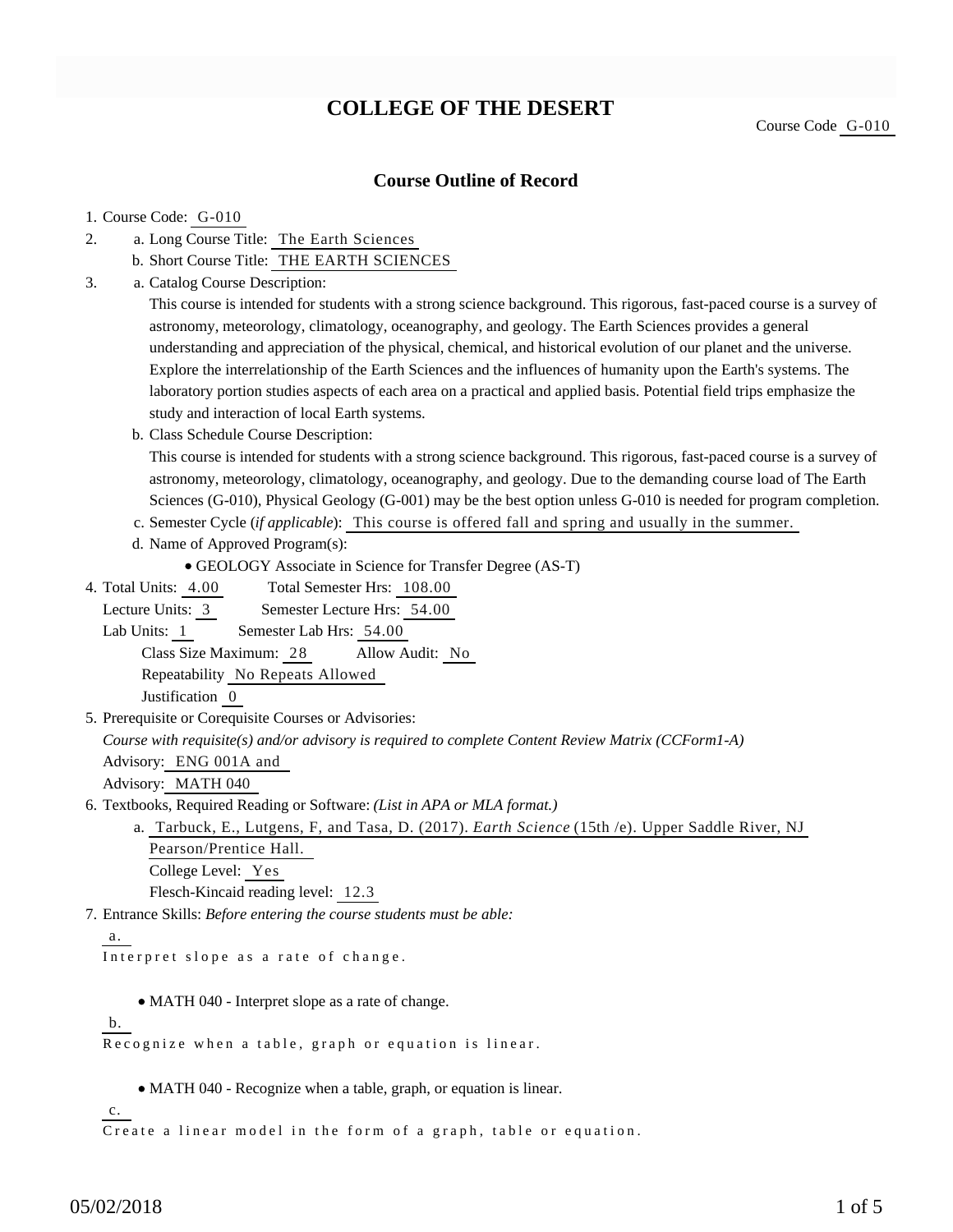MATH 040 - Create a linear model in the form of a table, graph, or equation.

```
d.
```
Comprehend that the key characteristic of an exponential function is its constant growth (decay) factor.

MATH 040 - Comprehend that the key characteristic of an exponential function is its constant growth (decay) factor. e.

Find, read, analyze, evaluate, interpret and synthesize outside sources, including online information.

ENG 001A - Find, read, analyze, evaluate, interpret, and synthesize outside sources, including online information.

f.

Develop ideas coherently in writing through the drafting process.

ENG 001A - Develop ideas coherently in writing through the drafting process.

### g.

Write thesis statements, topic sentences, and ideas in an organized way in multi-page essays.

ENG 001A - Write thesis statements, topic sentences, and ideas in an organized way in multi-page essays.

h.

Identify and evaluate appropriate sources, incorporating appropriately quotations, summaries, paraphrases and appropriate facts.

ENG 001A - Identify and evaluate appropriate source, incorporating them appropriately quotations, summaries, paraphrases and appropriate facts.

8. Course Content and Scope:

#### Lecture:

1. Earth systems. 2. Minerals. 3. Rocks. 4. Geologic time. 5. Plate tectonics. 6. Earthquakes and the Earth's structure. 7. Volcanoes and plutons. 8. Geologic structures, mountain ranges, and continents. 9. Weathering, soil, and erosion. 10. Streams, lakes, ground water, and wetlands. 11. Glaciers and ice ages. 12. Deserts and wind. 13. Ocean basins. 14. Oceans and coastlines. 15. The Earth's atmosphere. 16. Weather. 17. Climate. 18. Climate change. 19. Air pollution. 20. Water resources.

 $05/02/2018$  2 of 5

21. Geologic resources. 22. Motions in the Universe. 23. Planets and their moons. 24. Stars, space, and galaxies.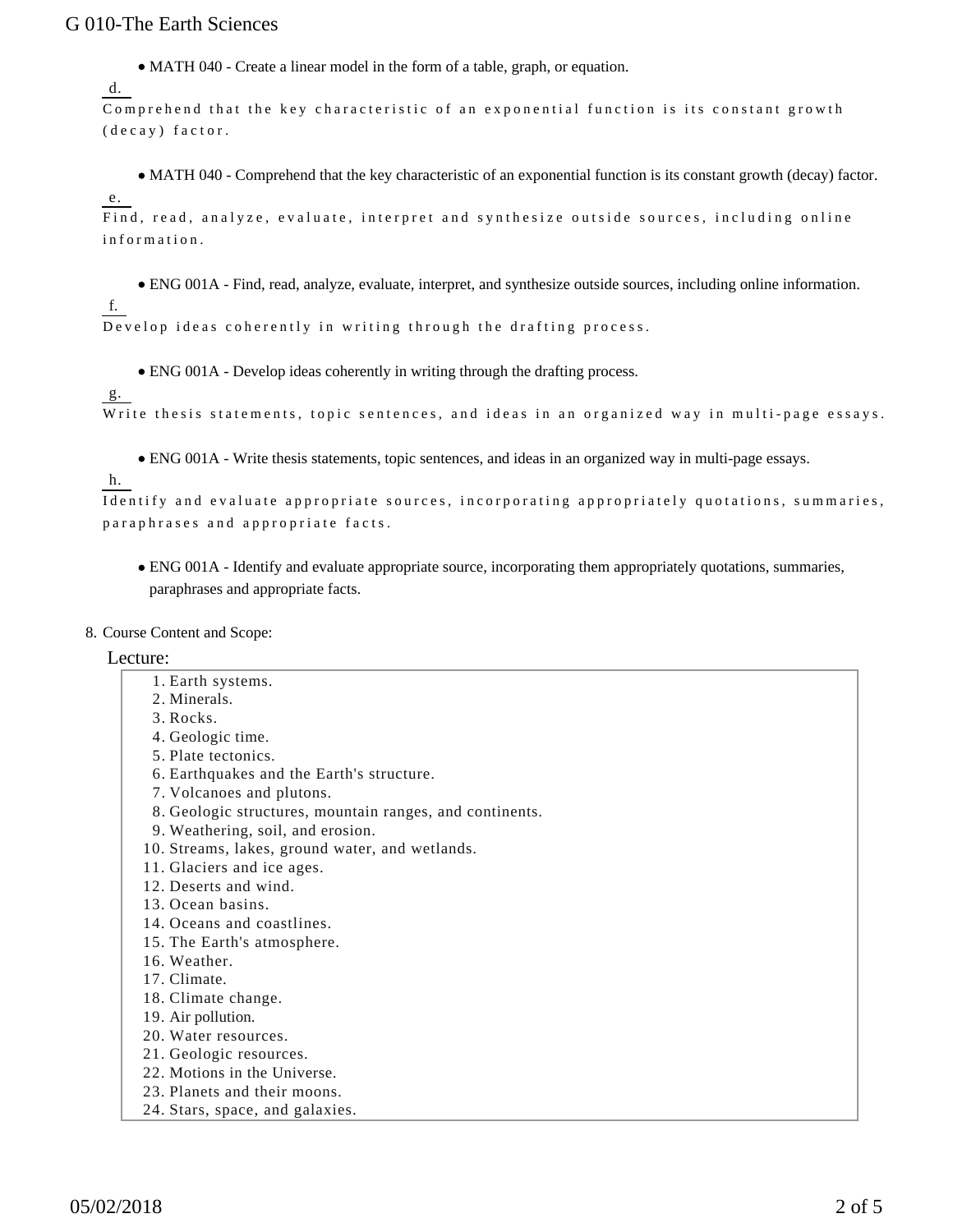#### Lab: *(if the "Lab Hours" is greater than zero this is required)*

a. Identification of common minerals and rocks. b. Topographic maps. c. Aerial photographs. d. Streams and stream-eroded landscapes. e. Groundwater, glaciation, work of wind, and shorelines. f. Structural geology, plate tectonics, and relative time. g. Global atmospheric circulation patterns and surface oceanic currents. h. Weather maps. i. Climates of the world. j. The solar system. k. Stars and stellar evolution. l. Galaxies.

9. Course Student Learning Outcomes:

1. Describe the current scientific understanding of the origin of the universe and our solar system.

2.

Describe processes that operate in and on the earth that create hazards and how losses to human life and propertycan be prevented or minimized.

3. Describe how human use of the earth's resources impacts earth.

4. Evaluate and explain applications of the scientific method in astronomy, geology, and meteorology/climatology.

10. Course Objectives: Upon completion of this course, students will be able to:

### **LECTURE**

b. Describe various Earth processes, such as mineral and rock formation, weathering, and erosion, and how they relate to the rock, hydrologic, and tectonic cycles.

c. Relate plate tectonics to earthquakes, volcanoes, mountain building, continental placement, and biotic distributions.

d. Formulate causes for weather patterns and climatic zonations as functions of solar intensity, atmospheric and marine circulation, and distribution of land and sea.

e. Demonstrate an understanding of the dynamic interactions amongst biosphere, lithosphere, hydrosphere, and atmosphere throughout geologic time.

f. Discuss the reasons for characteristics of the marine realm: temperature and salinity variations with latitude and depth, waves, tides, and shallow and deep currents.

g. Outline the origin and evolution of the universe.

#### **LABORATORY:**

i. Identify common minerals and rocks.

j. Construct topographic maps.

k. Recognize geologic features on topographic maps, such as streams and stream valleys, sand dunes, glacial features, shoreline features, volcanoes, and faulty topography.

l. Understand local geology and how it relates to laboratory work and that is the lecture.

m. Chart ocean currents as they relate to global atmospheric circulation patterns.

n. Predict trends in weather patterns using weather maps.

o. Trace stellar evolution using H-R diagrams.

11. Methods of Instruction: *(Integration: Elements should validate parallel course outline elements)* 

a. Laboratory

b. Lecture

12. Assignments: (List samples of specific activities/assignments students are expected to complete both in and outside of class.) In Class Hours: 108.00

Outside Class Hours: 108.00

a. In-class Assignments

Lab Exercises

b. Out-of-class Assignments

Lecture: a. Analysis of textbook materials to summarize salient data on earth sciences for study guide questions and in-class discussion and testing. b. Gather information on in-depth aspects of the earth sciences to organize and interpret in research papers/class oral reports. c. Application of (a) above, to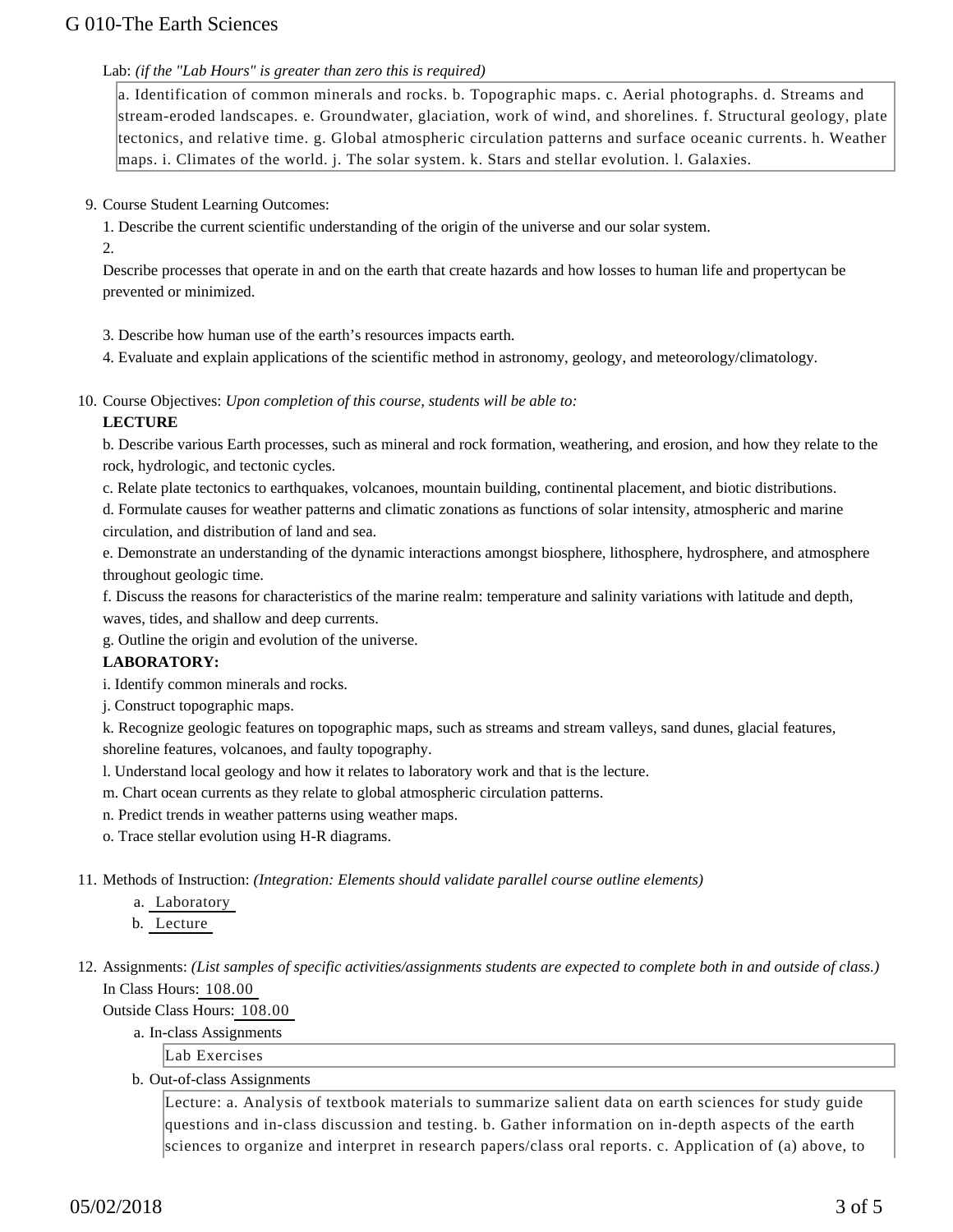additional assigned materials. d. Student research projects/oral reports on selected aspects of the earth sciences to promote a deeper understanding of these aspects and to become familiar with the methodology of library/internet research, writing, and speaking on earth sciences topics. Laboratory: a. Preparation for in-lab work on exercises by review of lab materials. b. Completion of assigned laboratory exercises.

13. Methods of Evaluating Student Progress: The student will demonstrate proficiency by:

- College level or pre-collegiate essays
- Written homework
- Reading reports
- Laboratory projects
- Group activity participation/observation
- True/false/multiple choice examinations
- Mid-term and final evaluations
- 14. Methods of Evaluating: Additional Assessment Information:
- 15. Need/Purpose/Rationale -- All courses must meet one or more CCC missions.

IGETC Area 5: Physical and Biological Sciences (mark all that apply)

A: Physical Science with Lab

CSU GE Area B: Physical and its Life Forms(mark all that apply)

B1 - Physical Science

PO-GE C1-Natural Sciences

Explain concepts and theories related to physical, chemical, and biological natural phenomena.

Draw a connection between natural sciences and their own lives.

IO - Scientific Inquiry

Analyze quantitative and qualitative information to make decisions, judgments, and pose questions.

 Recognize the utility of the scientific method and its application to real life situations and natural phenomena. IO - Critical Thinking and Communication

 Utilizing various communication modalities, display creative expression, original thinking, and symbolic discourse.

16. Comparable Transfer Course

**Campus Course Number Course Title Catalog Year** 

17. Special Materials and/or Equipment Required of Students:

Required Material? 18. Materials Fees:

## **Material or Item Cost Per Unit Total Cost Per Unit Total Cost Per Unit Cost Per Unit Cost Per Unit Cost Per Unit Cost Per Unit Cost Per Unit Cost Per Unit Cost Per Unit Cost Per Unit Cost Per Unit Cost Per Unit Cost Per U**

19. Provide Reasons for the Substantial Modifications or New Course:

Modify catalog description.

- a. Cross-Listed Course *(Enter Course Code)*: G-010 b. Replacement Course *(Enter original Course Code)*: G-010 20.
- 21. Grading Method *(choose one)*: Letter Grade Only
- 22. MIS Course Data Elements
	- a. Course Control Number [CB00]: CCC000268584